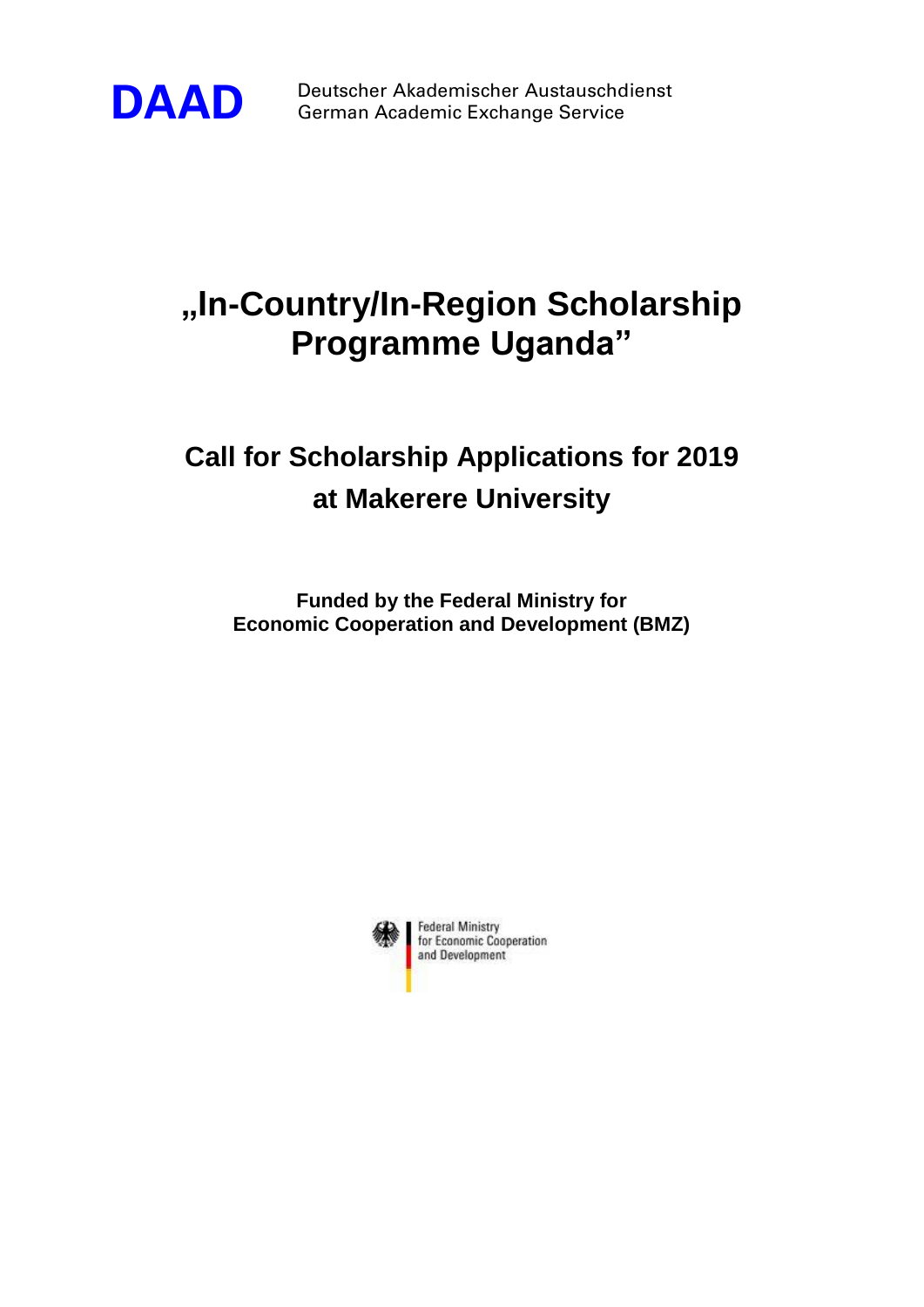

| Programme<br><b>Objectives</b>            | DAAD (German Academic Exchange Service), as a publicly funded, selfgoverning<br>organisation of the institutions of higher education in Germany, promotes<br>international academic exchange as well as educational co-operation with<br>developing countries through a variety of funding and scholarship programmes.                                                                                                                                                                                                                                                                                                                                                                                                                                   |
|-------------------------------------------|----------------------------------------------------------------------------------------------------------------------------------------------------------------------------------------------------------------------------------------------------------------------------------------------------------------------------------------------------------------------------------------------------------------------------------------------------------------------------------------------------------------------------------------------------------------------------------------------------------------------------------------------------------------------------------------------------------------------------------------------------------|
|                                           | As part of the "In-Country/In-Region Scholarship Programme" DAAD offers<br>scholarships for PhD and Master studies. The programme is funded by the<br>German Federal Ministry of Economic Cooperation and Development (BMZ) and<br>aims at university staff in the first line, without neglecting the public sector demand<br>of academically trained personnel.                                                                                                                                                                                                                                                                                                                                                                                         |
|                                           | The target group for scholarships are graduates and postgraduates from Sub-<br>Sahara Africa with a first academic degree if applying for a Master's programme,<br>or with a Master's degree if applying for a doctoral programme who want to pursue<br>Master's or PhD courses in their home country (so called In-Country<br>scholarships) or in another Sub-Sahara African country (so called In-Region<br>scholarships).                                                                                                                                                                                                                                                                                                                             |
|                                           | It has been agreed upon that DAAD cooperates with Makerere University by<br>offering up to 5 In-Country scholarships and up to 1 In-Region scholarship<br>for PhD studies as well as up to 6 In-Country scholarships and up to 2 In-<br>Region scholarships for Master studies at Makerere University for the intake<br>2019.                                                                                                                                                                                                                                                                                                                                                                                                                            |
|                                           | The awarding of scholarships will be subject to the provision of funds.                                                                                                                                                                                                                                                                                                                                                                                                                                                                                                                                                                                                                                                                                  |
| <b>Application</b><br><b>requirements</b> | Applicants<br>have successfully completed generally a three-year university degree<br>(Master candidates) or a two-year university degree (doctoral candidates)<br>with above average results (upper forth of class)<br>clearly show motivation and strong commitment<br>٠<br>have thorough knowledge of the language of instruction<br>٠<br>have completed their last university degree not more than 6 years ago at<br>$\bullet$<br>the time of application<br>must be nationals or permanent resident of a Sub-Sahara African country.<br>$\bullet$<br>should generally be a) staff member of a public university, b) candidate<br>$\bullet$<br>considered for teaching or research staff recruitment, c) from the public<br>sector or d) DAFI-Alumni |
|                                           | Female applicants and candidates from less privileged regions or groups are<br>especially encouraged to participate in the programme.                                                                                                                                                                                                                                                                                                                                                                                                                                                                                                                                                                                                                    |
|                                           | Scholarships are initially granted for one year and can be extended to a maximum<br>of two years for Master studies and up to three years for PhD studies upon receipt<br>of an application for extension. Scholars must demonstrate satisfactory progress<br>before an extension is granted. All further information will be provided after<br>admission to the scholarship programme.                                                                                                                                                                                                                                                                                                                                                                  |
| <b>Eligible fields</b>                    | The In-Country/In-Region Scholarship Programme supports studies in subject<br>areas with strong relevance to national development.                                                                                                                                                                                                                                                                                                                                                                                                                                                                                                                                                                                                                       |
|                                           | The scholarships at Makerere University are available in the following fields:                                                                                                                                                                                                                                                                                                                                                                                                                                                                                                                                                                                                                                                                           |
|                                           | <b>PhD in Plant Breeding</b><br>Master in Environmental and Natural Resource Management                                                                                                                                                                                                                                                                                                                                                                                                                                                                                                                                                                                                                                                                  |
| <b>Place of tenure</b>                    | Makerere University, Uganda                                                                                                                                                                                                                                                                                                                                                                                                                                                                                                                                                                                                                                                                                                                              |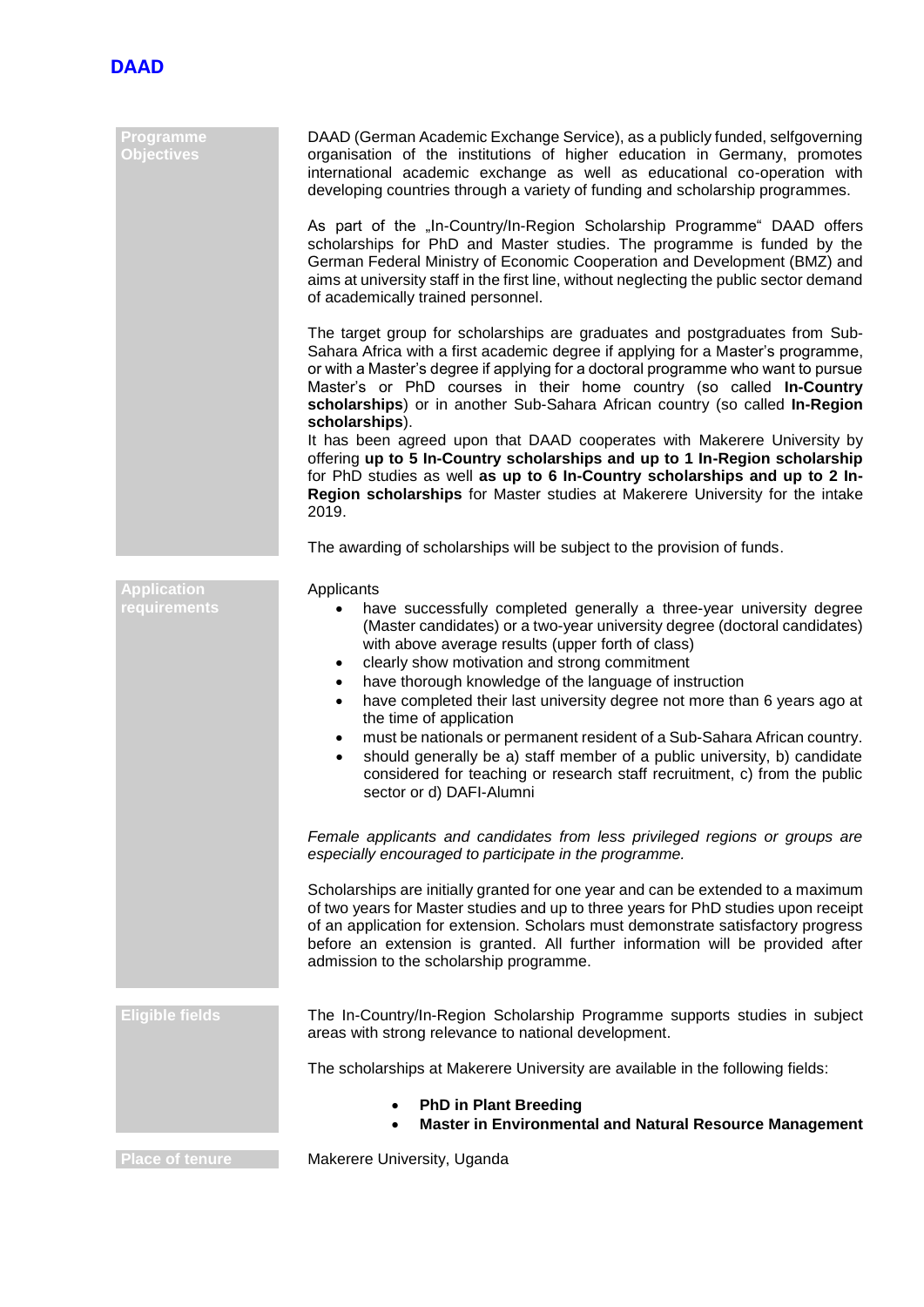

**Duration and Commencement**

#### The duration

- of the PhD programme is generally three years
- of the Master programme is generally two years

#### generally **starting in September.**

**Applicaion and Selection Procedure**

### **The application process contains two steps.**

#### First step:

Applicants must apply for their studies at Makerere University using the contacts and the method that is prescribed by the institution. Makerere University has set its own deadlines.

Makerere University will screen, pre-select (according to DAAD selection criteria) and short-list the applicants. A detailed report consisting of the shortlisting procedure, the entire list of applicants, the ranked shortlist and the shortlisting panel members will also be availed to DAAD. The ranked shortlist will contain preferably triple (at least double) the number of scholarships that have been attributed to the institution.

DAAD reserves the right of final selection.

#### Second step:

Pre-selected candidates are asked to log into the DAAD portal and register themselves and submit an DAAD application.

- **1.** Register online via the DAAD-Portal (if not already registered): [https://portal.daad.de](https://portal.daad.de/)
- 2. Apply online via the DAAD-Portal under the tab "Personal Funding"/ "Application"

Documents to be submitted:

- DAAD application form duly filled (available in the DAAD-Portal)
- Hand signed curriculum vitae (please use the european specimen form at http://europass.cedefop. Europa.eu), including a list of publications (if applicable).
- Recommendation letter by university teachers (Master 1, PhD 2)
- Letter of admission for the host university / institution / network
- Certified copies of university degree certificates including transcripts
- Letter of motivation (if applicable: mentioning the planned research stay in Germany, see "Additional benefits")
- Copy of the passport

PhD candidates have to submit the following additional documents:

- Declaration of acceptance from the academic supervisor
- Detailed and precise PhD proposal, including detailed work and time table (if applicable: mentioning the planned research stay in Germany, see "Additional benefits")
- Abstract of the proposal on one page (please include name and title of proposal

**Closing date for the submission of DAAD scholarship applications is 31.03.2019**